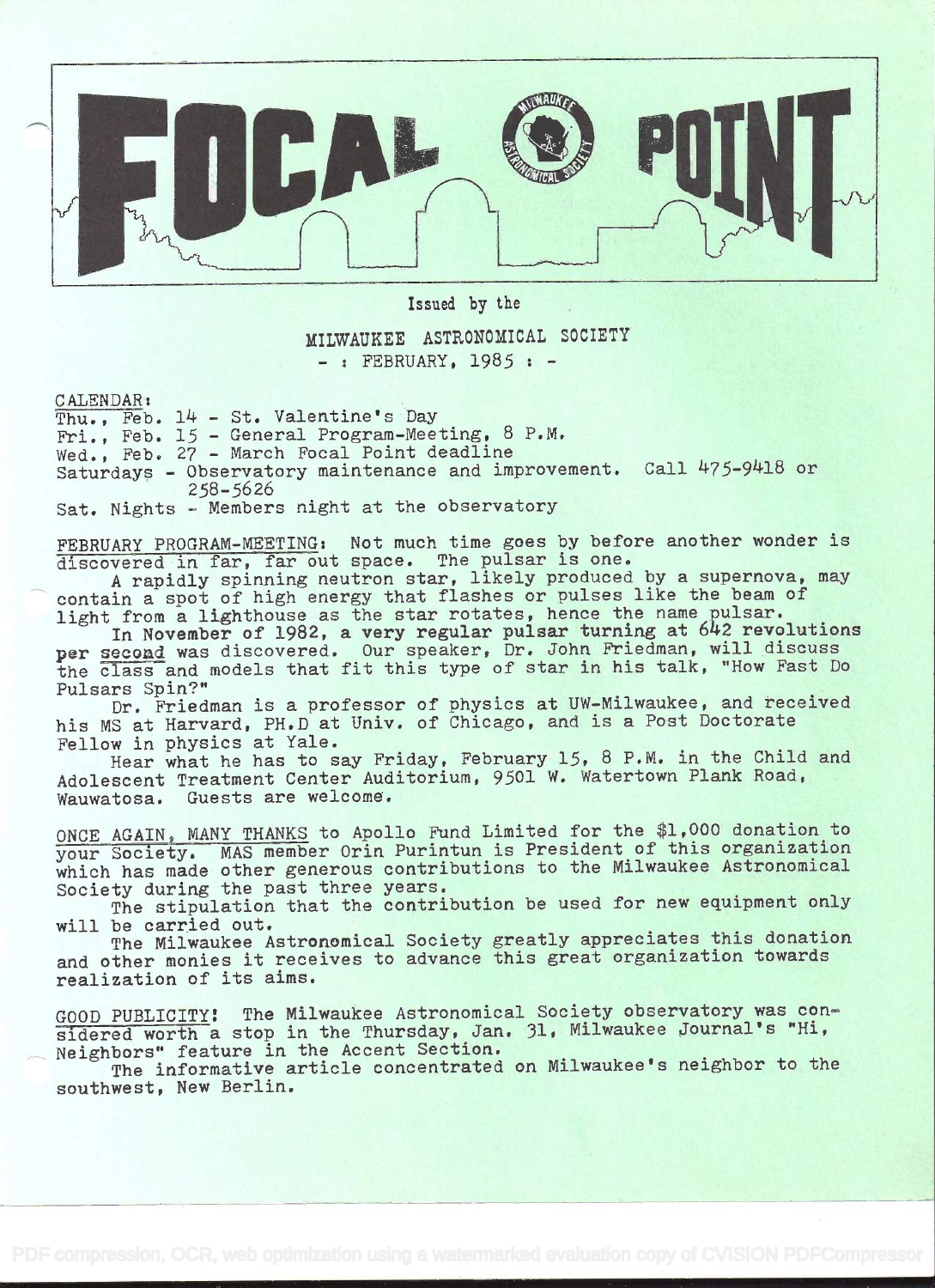NEW MEMBERS recently added to the MAS roster are Nolan Zadre and wife Diantha of Milwaukee. They will be introduced at the February Program-Meeting.

More often than not, new members are not present for the introduction to other members. There is no initiation or embarrassment. All you need to do is make your presence known 1f you like. Furthermore, you're missing <sup>a</sup>good program and a chance to meet some congenial people.

SOME MEMBERS MAY NOT BE AWARE that MAS general meetings are held on the third Friday of each month from September through May. First Wednesdays have been discontinued until further notice. Saturday nights are reserved for any member to pursue a pet project, poke around the sky, or partake in the Comet Halley, or Messier and/or Herschel object searches.

Regarding use of the observatory during the winter months, it might be best to call the keyholder in charge for a particular week before coming out. Keyholders may come out any time.

OBSERVATORY NEWS: Owing to member Nick Nichols' generosity, deep snow was cleared from the observatory parking lot. Our filar micrometer, a device used for measuring celestial object size, is nearly finished. Do not run the B-dome shutter all the way up or it will bind. We now own an overhead projector.

Special thanks to Mike Zahorik for doing a super job as our groundskeeper. It's a big task.

COMET HALLEY will be the star feature this year and in 1986. It will be the main topic at all Open House programs. MAS observers will begin looking for it in March. Unfortunately, it may be somewhat dim owing to its position and that bug-a-boo, light pollution. The 16th magnitude object is now in Orion north of Lambda Orionis (the brightest star in the hunter's head), and is now crossing Jupiter's orbit.

The Earth will pass through Comet Halley's orbit in May, 1986. Debris should provide some spectacular meteor showers. The Eta Aquarids (May,  $10-40/HR$ ) and the Orionids (Oct.,  $10-70/HR$ ) are associated with Comet Halley.

MAS member Brian Cieslak is the leader of the Society's effort in the international Halley's Comet Watch. If you'd like to join in this activity, call 679-9663.

GRAZES: Interested MAS members are invited to join expeditions to observe the following grazing occultations:

| DATE                                                          | TIME  | MAG.         | % SUNLIT | <b>CUSP</b><br>ANGLE |
|---------------------------------------------------------------|-------|--------------|----------|----------------------|
|                                                               | 12:18 | 6.3          | 62       | 3.8 <sup>o</sup> N   |
|                                                               | 7:04  | 6.4          |          | 2.6°S                |
|                                                               | 8:02  |              |          | 4.30N                |
| $\frac{7}{3}/25-26$<br>$\frac{4}{22}-23$<br>$\frac{4}{29}-30$ | 10:46 | $4.5$<br>4.7 |          | 9,5 <sup>o</sup> N   |

More information will follow.

<sup>A</sup>graze occurs when the Moon passes a star so closely that the star intermittently disappears and reappears as the Moon's mountains and valleys pass by.

People participating in graze expeditions can deduct expenses for tax purposes. Gerry Samolyk has forms.